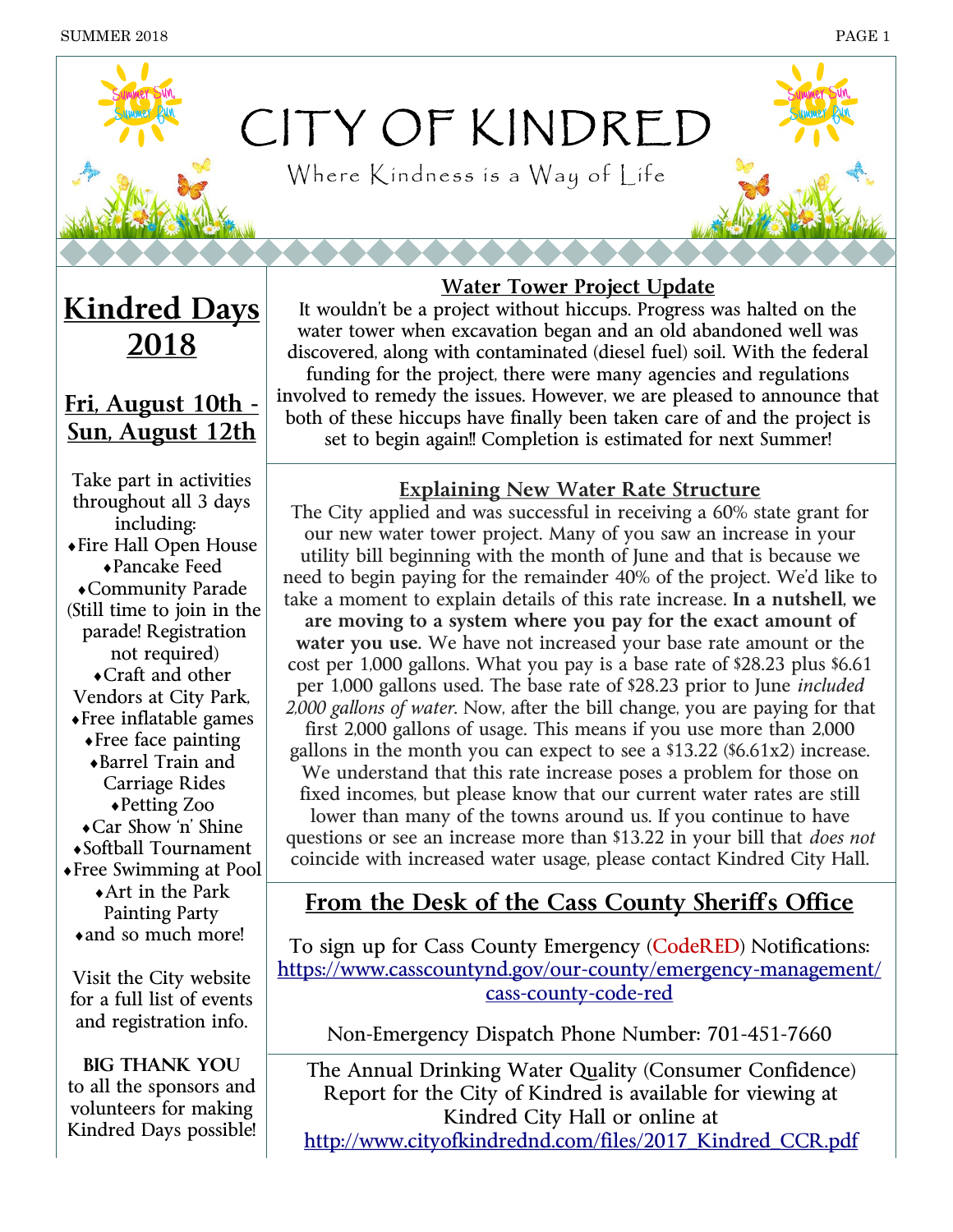## **Mayoral Update**

#### Hello Kindred!

I want to take this opportunity to thank Julie, Jeff, and the entire Wanner family for all they have done and continue to do for our community. The Wanners were a class-act all throughout the mayor race and that is much appreciated. Thank you!

I also want to thank everyone who supported me over this last year. It was wonderful to see so many people willing to fly a sign in their yard and outwardly showing you're interested in the future of our community. We have a special place here, this you know, and it's extremely important you're invested in what we do moving forward.

With that said, I'd like to foster a more transparent effort in what we as a City Council are doing to progress our fine town. To put it simply, our vision is to update our town's infrastructure to match our growing needs as a community. We plan to do this by updating policies, equipment, systems and utilities. Frankly, I wish we had a more exciting/flashy vision that included building theme parks and rec centers, but the near future calls for us to fortify Kindred to match our growing needs.

The following are some of our current efforts we're applying to this vision:

- **New Water Tower**  this project should be functional in the spring/summer of 2019.
- New Water/Sewage Regulatory Computer System this system is needed to regulate our new water tower and our current/future sewage systems.
- **New Updated Water Billing Software**  this software allows greater options for test scenarios as we adapt our water rates and opens the door for more user options.
- **New Budgeting Software**  we're transitioning from QuickBooks to Banyon Fund Accounting software, which allows us to create a budget adaptable to using multiple funds. This software is also much easier to understand and opens the door to more productive budgeting.
- **New City Tractor, Truck, and Snow Plow -** we were able to get 30+ years out of our last tractor and we're hoping our new tractor will give us the same. The prior work truck/plow was not meeting our needs and so an upgrade to a more agile set up should produce better productivity.
- **Balancing the City Budget -** Kindred has done well to stay in the black through its conservative spending and bare bones work force. As we venture towards meeting growing needs, the City Council will be structuring an intentional budget geared towards intentional saving and intentional spending.

The following are some future efforts we are "exploring" to apply toward our vision:

- **Additions to Our Lagoons**  we have reached capacity with our current lagoon system. The city has recently applied for a federal grant to pay for a majority of our needed lagoon expansion. To buy us time we are currently adding special insects that eat down the waste (interesting and very cool). Without federal aid this will be an expensive project, so while we wait for partial federal funding, we plan to add to our savings for the City's portion of the project.
- **Update/Replace City Sidewalks**  many of you know that our older sidewalks have become dilapidated, broken, and unsafe. We are moving forward in getting bids on this project for the safety of our children, to lower liabilities, and to make Kindred more presentable. It is important to note that financial responsibility for sidewalks falls on the property owner.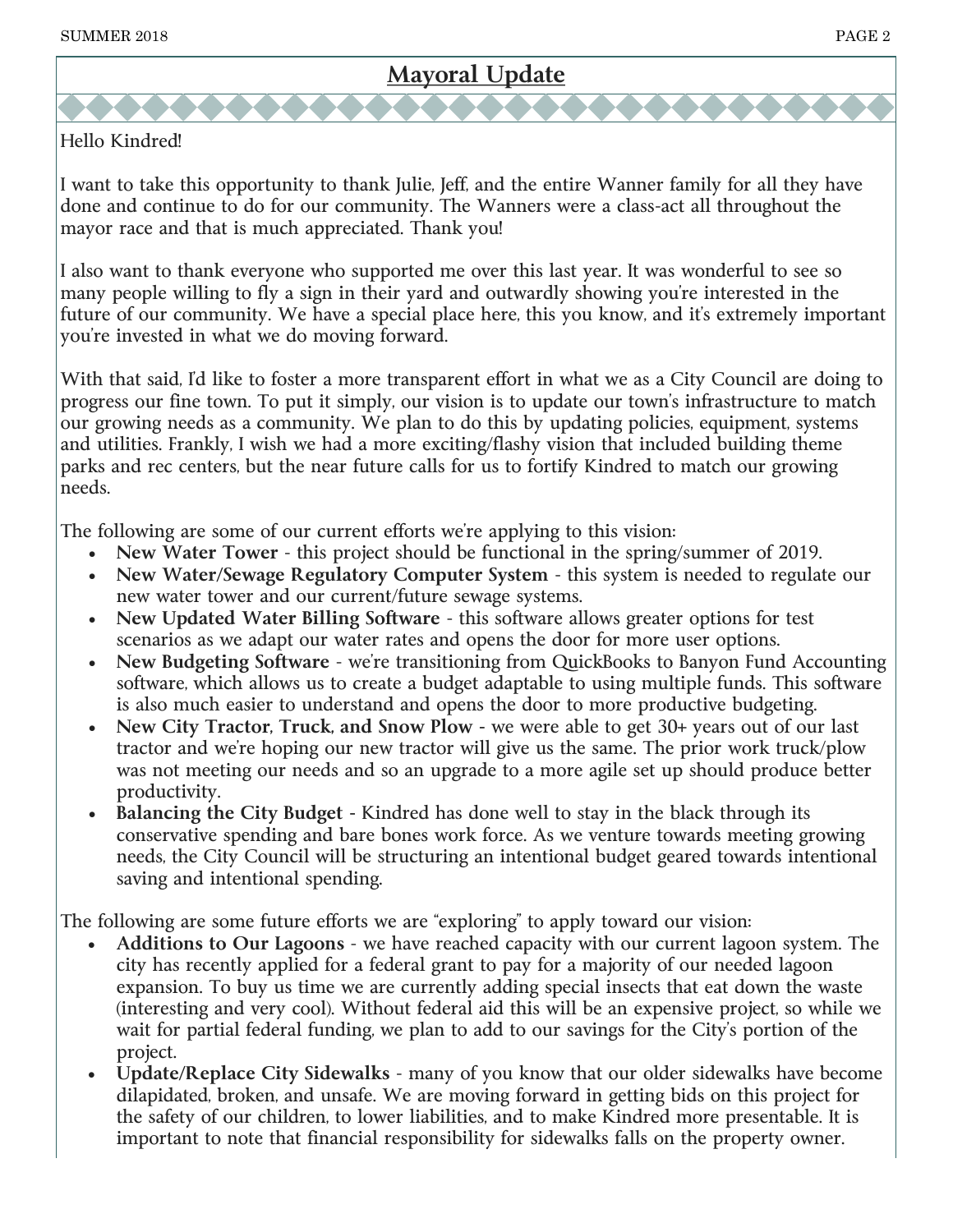## **Mayoral Update**

- **Paving Pool and Memorial Building Parking Lot**  numerous (justified) complaints have been made about the gravel parking lot to the south of the pool and Memorial Building. Sadly, this area turns into a soupy mess after any type of precipitation. We have retrieved multiple bids on the project and are currently weighing said bids against budget priorities like lagoons.
- **Providing Loan Aid for Residents with Utility Failures**  currently, any sewage/water issues that arise are the homeowners' responsibility (water lines from your home to the curb stop and sewer lines from your home to the connection to the sewer main). We understand that not everyone has savings to cover the high costs of utility failures. As such, we are exploring the option to provide low-interest loans to home owners as a way to lessen potential financial burden.

The summer is always busy, so I thank you for taking a moment to read this newsletter to better understand the efforts of the Kindred City Council. Please feel free to attend our monthly council meetings on the first Wednesday of each month (7pm at Kindred City Hall).

#### **Enforcement of City Ordinances**

The Kindred City Council has decided to update and enforce city ordinances in response to multiple complaints regarding dog waste and broken-down vehicles in front yards. Currently, we have city ordinances on the books but no details in place on how to enforce said ordinances. Casselton recently went through a similar effort and we have chosen to shadow their process and procedure. We will be working with local law enforcement to regulate and enforce said ordinances. As a heads-up, here are some city ordinances that will receive immediate focus:

- All animal waste must be picked up immediately, both on private and public property. The accumulation of animal waste will result in fines and if not cleaned up, city intervention at the homeowner's expense.
- A combined 5 dog/cat maximum is allowed for each property.
- No junk/broken down vehicles can be stored on a property unless covered by a permitted/ permanent structure. Exposed junk vehicles will result in fines and if not removed will involve city intervention at the homeowner's expense.

The second and final reading of the updated Kindred animal waste and junk ordinances was approved at the Aug.  $1<sup>st</sup>$  City Council meeting. Enforcement will occur once the ordinances have been published. An official complaint must be filed with the city in order to initiate the ordinance enforcement process, so please contact Kindred City Hall with any/all concerns.

Thank you again for your support and your continued effort to grow Kindred forward! ~Mayor Jason DuBord~

### **Yard Waste**

The yard waste roll-off dumpsters are located on Elm St., West of the railroad tracks by the City Shop/Cass County Electric building. Look for signs!!

This is for grass clippings, leaves, and small branches (no larger than a soda can).

No tree stumps or logs please!



No plastic bags please. There is a garbage can there for you to place your used trash bags.

**DO NOT deposit clippings on the ground if the dumpster is full. Please wait for an empty dumpster to arrive.**